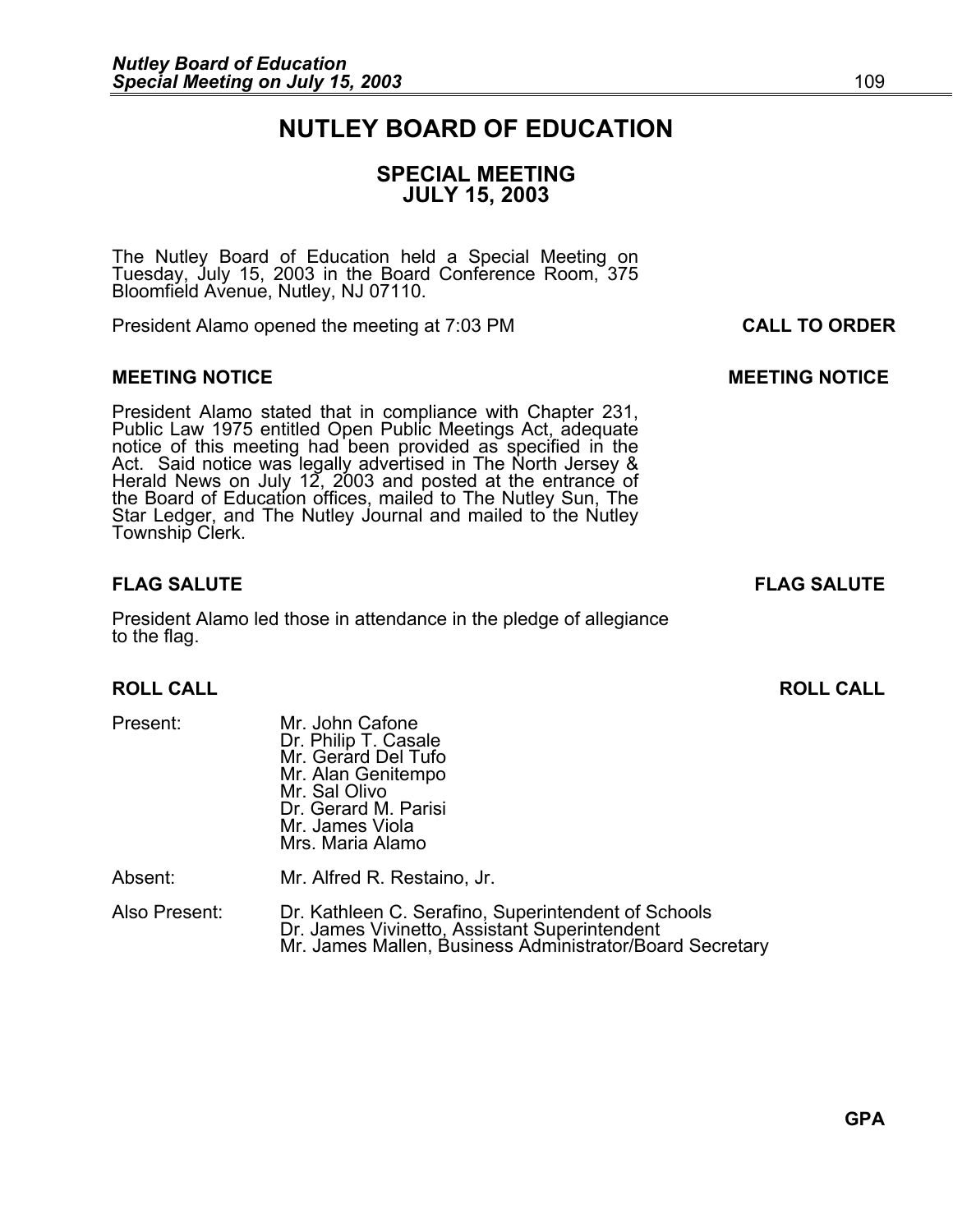#### *Nutley Board of Education Special Meeting on July 15, 2003* 110 **GPA PRESENTATION PRESENTATION**

Superintendent Serafino introduced High School Principal Joe<br>Zarra and Director of Guidance Anne Starace. They proceeded<br>to offer a presentation to the Board and public on the GPA<br>Review Committee's evaluation of the distr offered the Committee's eight (8) recommendations for the Board's consideration.

#### **MOTION TO RECESS TO EXECUTIVE SESSION**

At 7:35 PM Trustee Genitempo moved and Trustee Olivo seconded the following resolution:

WHEREAS, the Board of Education will be discussing matters exempt from public discussion pursuant to N.J.S.A. 10:4-12,

NOW, THEREFORE, BE IT RESOLVED that the Board of Education recess to closed executive session at this time in the conference room to discuss personnel and legal matters, and

BE IT FURTHER RESOLVED that the results of the discussions will be made public by inclusion on the agenda of a subsequent meeting of the Board of Education or when the reasons for discussing such matters in closed session no longer exist.

The motion was unanimously approved by voice vote.

Reconvened open meeting at 8:46 p.m.<br>**OPEN MEETING** 

#### **HEARING OF CITIZENS (Agenda Items Only)**

None

#### **SUPERINTENDENT'S RESOLUTIONS**

Trustee Parisi moved and Trustee Casale seconded a motion that the Board approve the Superintendent's Resolutions numbers 1 through 6 as listed below.

The Superintendent's Resolutions numbers 1 through 6 were<br>unanimously approved by roll call vote with the following<br>exception - Trustee Olivo voted no on Resolution 5 -Reappointment - Buildings & Grounds Supervisor.

#### 1. **AMENDING REAPPOINTMENT - Professional Staff REAPPOINT**

**AMEND PROF STAFF** 

**EXECUTIVE**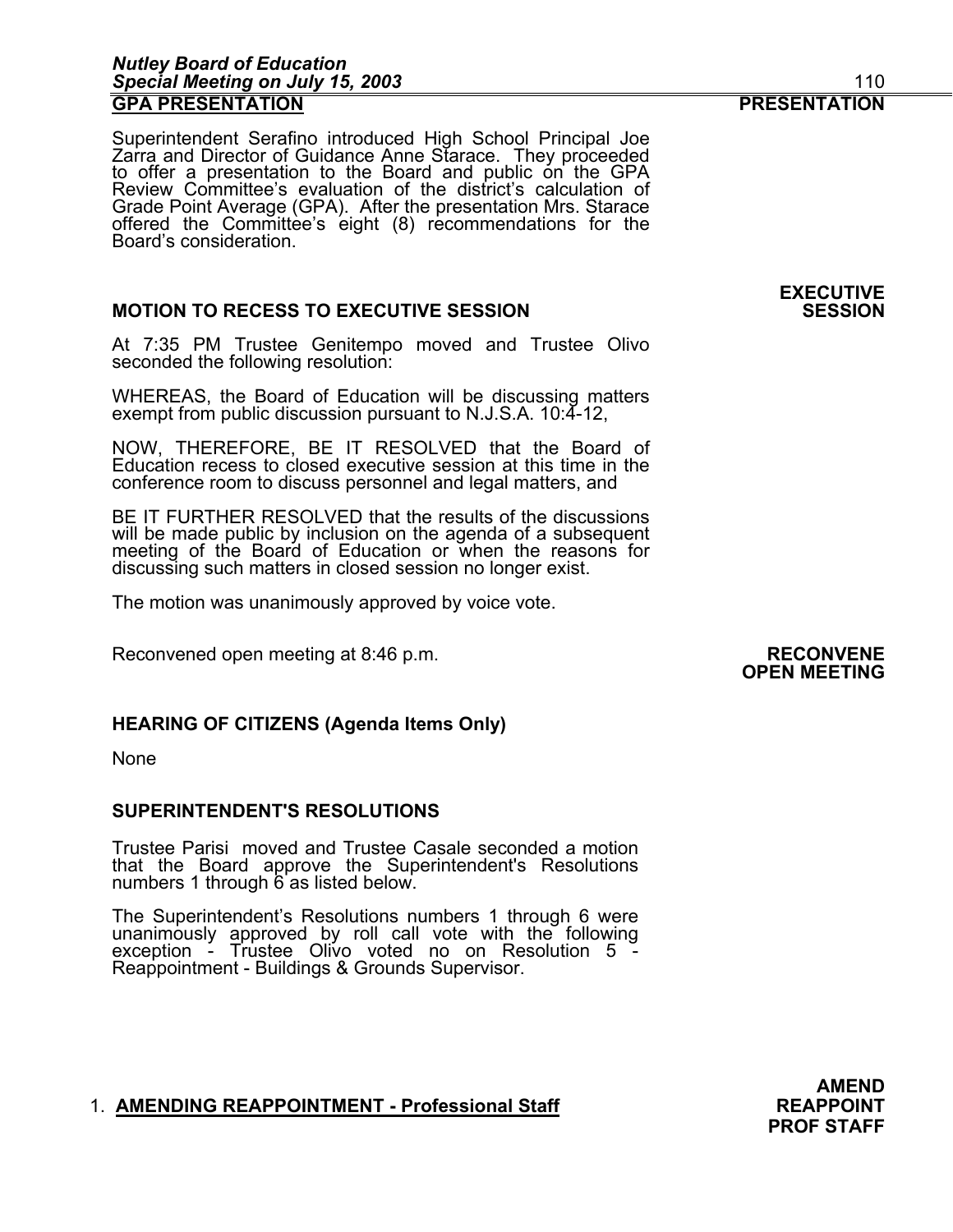#### *Nutley Board of Education*  **Special Meeting on July 15, 2003 111**

BE IT RESOLVED that the Board of Education approves the amending of the resolution, approved at the May 22, 2003 Board Meeting, to reflect a change in the part-time status and salary of Mrs. Heather Monterosa to fulltime, \$46,141. Upon conclusion of salary negotiations, the salary will be adjusted in accordance with the 2003-04 Teachers' Salary Guide.

#### 2. **APPOINTMENT - Basic Skills Summer Enrichment Program SKILLS**

BE IT RESOLVED that the Board of Education approves the appointment of Mrs. Joann Luzzi as secretary for the 2003 Basic Skills Summer Enrichment Program as part of the 2002-03 Basic Skills Improvement Program, at a salary of \$1,200.

#### 3. **APPOINTMENTS - Athletics ATHLETICS**

BE IT RESOLVED that the Board of Education approves the athletic appointments listed below for the 2003-04 school year, at the classification and step of the 2002-03 Coaches' Salary Guide as indicated. Upon conclusion of salary negotiations the classification and step will be adjusted in accordance with the 2003-04 Coaches' Salary Guide:

| Sport                                       | Name                            | Step |
|---------------------------------------------|---------------------------------|------|
| <b>CHEERLEADING</b>                         |                                 |      |
| <b>Head Coach</b><br><b>Assistant Coach</b> | Susan Furnari<br>Mary Pontrella |      |

#### 4. **APPOINTMENT - RENTAL SECRETARY RENTAL**

BE IT RESOLVED that the Board of Education authorizes the appointment of Gina Marie Russell as a secretary for the 2003-04 school year, effective July 21, 2003 at the annual salary of \$25,860 pro-rated (1-7) in accordance with the 2002-03 Secretarial Salary Guide.

BE IT FURTHER RESOLVED that the Board of Education approves the application for emergent hiring as per the state criminal review procedure.

#### 5. **REAPPOINTMENT - BUILDINGS & GROUNDS SUPERVISOR B&G**

BE IT RESOLVED that the Board of Education approves the reappointment of Philip Nicolette as Manager of Buildings and Grounds for the 2003-04

school year at a salary to be agreed upon on conclusion of salary negotiations. In the interim between July 1, 2003 and the time said negotiations are successfully concluded, the 2002-03 salary shall be paid.

### **APPOINT SECRETARY**

**REAPPOINT** 

**SUPERVISOR** 

# **SUMMER**

**APPOINT BASIC** 

## **APPOINT**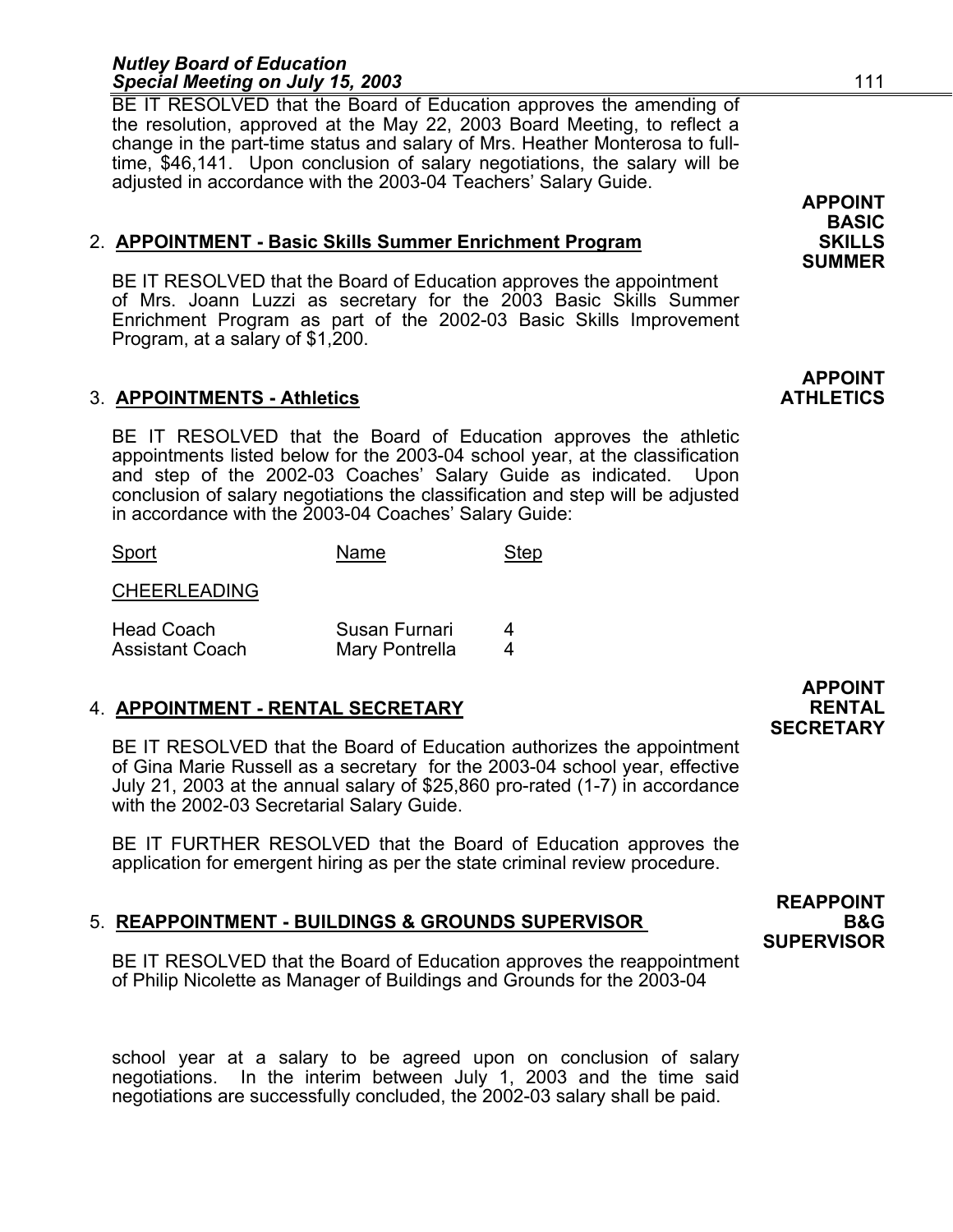#### 6. **AMENDING REAPPOINTMENT - Custodial Staff REAPPOINT**

Trustee Casale moved, Trustee Parisi seconded and the Board unanimously approved by roll call vote the following resolution:

BE IT RESOLVED that the Board of Education approves the amending of the resolution, approved at the May 22, 2003 Board Meeting, for Russell Stevens to reflect the following changes:

Stevens, Russell 2-MAX-3 43,782 \$3,600 \$500<sup>3</sup> \$2,000

<sup>3</sup>Black Seal License

#### 7. **APPROVE PAYMENT - OCCUPATIONAL THERAPIST PAYMENT**

Trustee Genitempo moved, Trustee Casale seconded and the Board unanimously approved by roll call vote the following resolution:

BE IT RESOLVED that the Board of Education approves the payment to Occupational Therapist Donna Cargill for the months of July and August, 2003 at an hourly rate of \$55.00 per hour in the total amount not to exceed \$1,760.00.

#### **SECRETARY'S RESOLUTIONS**

## 1. **BILLS AND MANDATORY PAYMENTS MANDATORY A PAYMENTS**

Trustee Viola moved, Trustee Cafone seconded and the Board approved by roll call vote the following resolution with Trustee Genitempo abstaining on check numbers 054182, 054209 and 054247.

BE IT RESOLVED that the Board of Education approves the payment of bills and mandatory payments dated June 30, 2003 in the total amount of \$2,101,968.55 (Appendix A).

#### **TELECOMMUNICATIONS UPDATE - I. Viemeister**

Ian Viemeister announced that wiring and telephone handsets are presently being installed in the Yantacaw and Spring Garden schools. He stated that he will go to a one-week training program in Chicago, IL and will

then be authorized to install and service the Sphere software and hardware.

#### **FACILITIES IMPROVEMENT PLAN - L. Heckendorn**

Architect Lee Heckendorn gave an update of the high school window replacement project to be bid on July 21, 2003.

## **BILLS &**

### **AMEND CUSTODIAL**



**APPROVE**